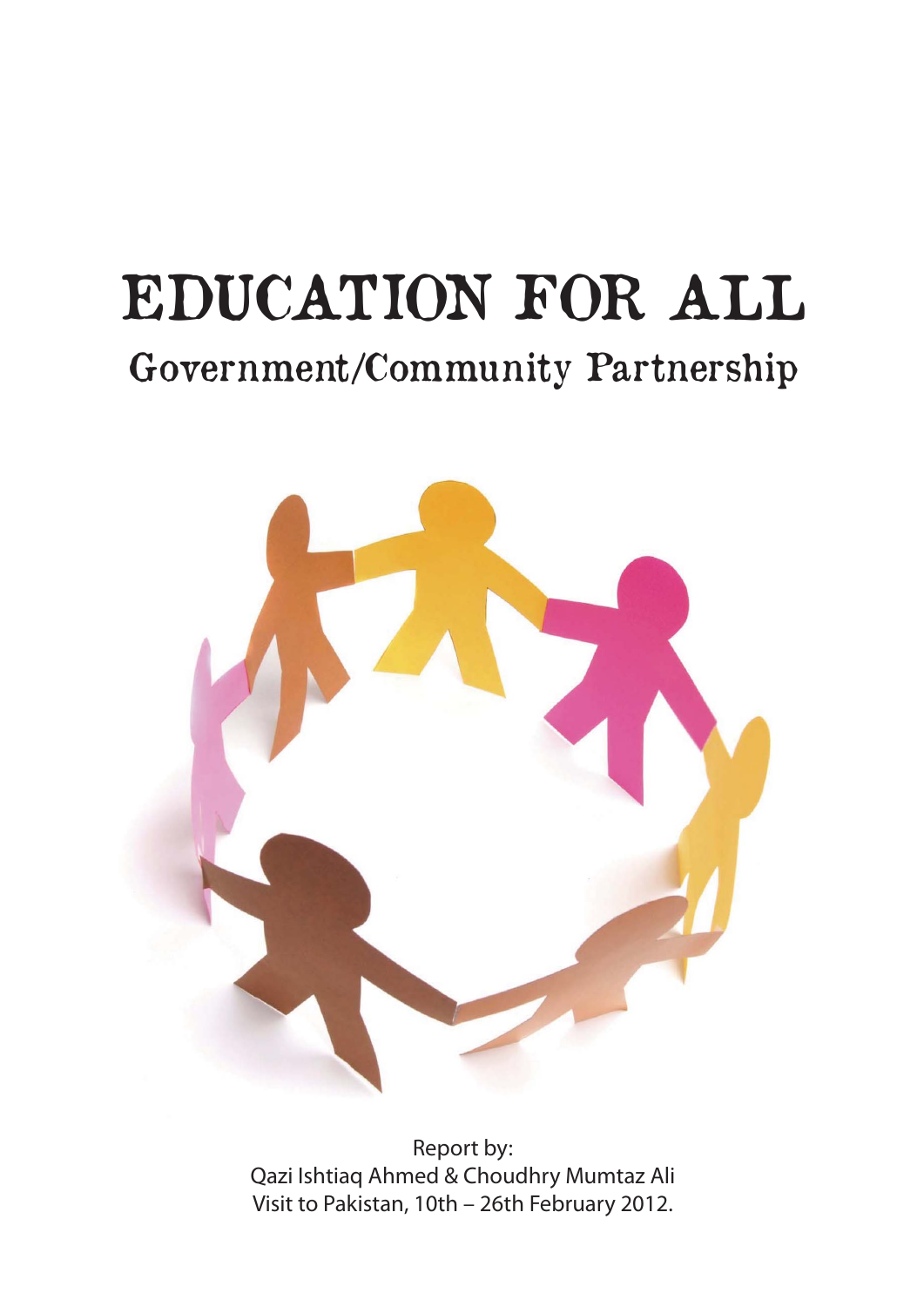#### ACKNOWLEDGEMENTS:

Our special thanks go to the Minister of Education (Schools) for the AJK Government, the Honourable Mian Abdul Waheed who kindly received us at the Kashmir House at Islamabad and directed the District Education Officers (DEOs) for Mirpur (AJK) and their teams to facilitate visits to schools in the Dadyaal area. We are hence grateful to Mr. Abdul Bari, the DEO for Boys Schools (Mirpur) and his counterpart Mohtrama Kauser Manzoor DEO for Girls Schools (Mirpur), for facilitating our visits so efficiently and diligently. facilitating our visits so efficiently and diligently.



(Minister of Education (Schools) AJK Government, the Honourable Mian Abdul Waheed with members of the delegation, Ejaz Noori, *Mr Abdul Bari, Manzoor Kauser and Ghafoor Qureshi outside the Kashmir House in Islamabad.)*

Our profoundest appreciation also goes to the head teachers and staff of the Pilot Government School in Dadyaal, Government Primary Schools (boys & girls) in Bhalote, and the Government Middle school in Batroei.



*(Members of the delegations with Mohtarama Manzoor Kauser (DEO) at Government Primary School (boys & girls) in Bhalote, Dadyaal)*



*(Members of the delegation with Mr Abdul Bari planting a tree at Pilot Government High School- Dadyaal)*



*(Members of the delegation at Government Middle school, Batroei, Dadyaal)*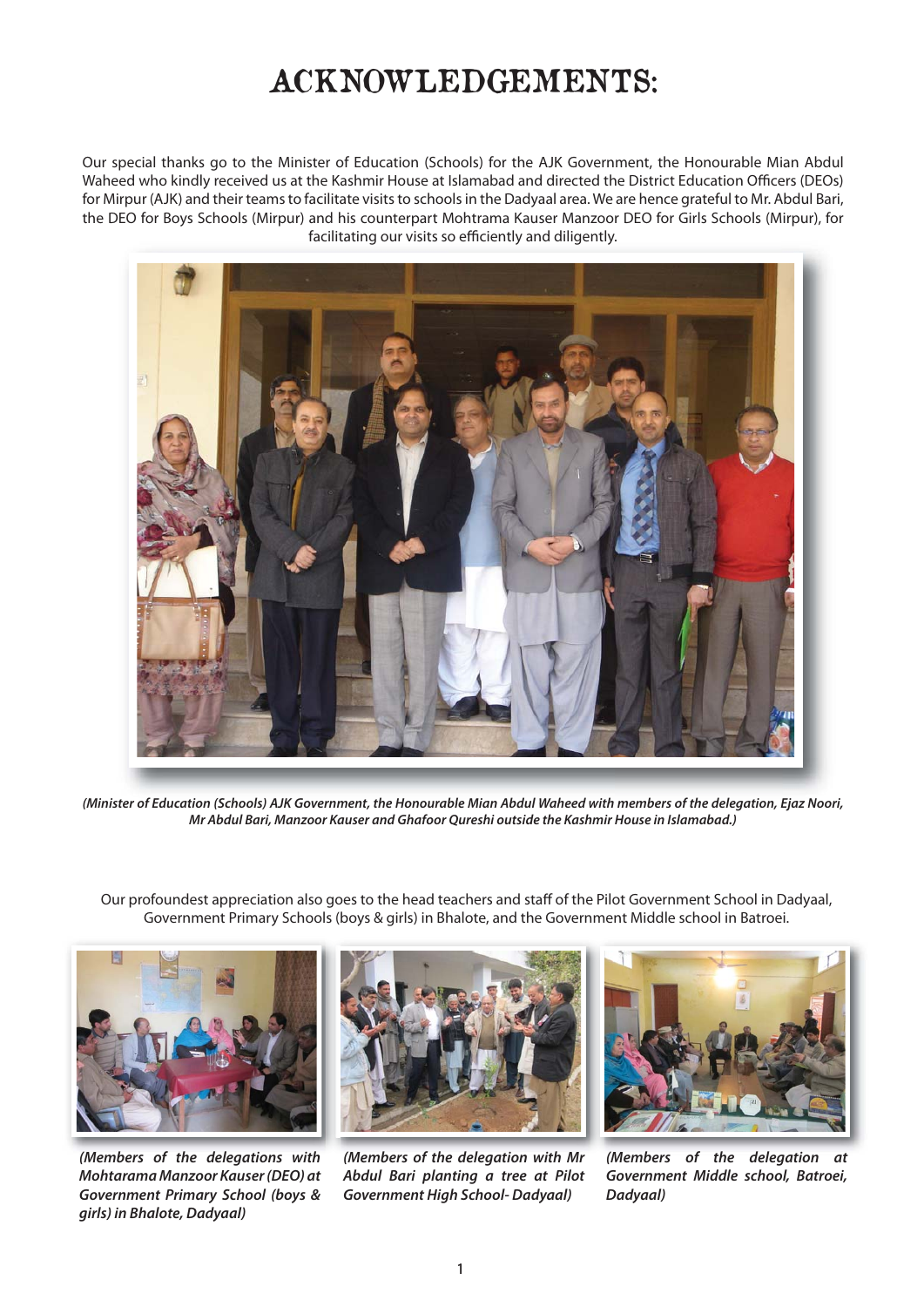

Our thanks also go to Dr.Christine Amjad-Ali, the director of Christian Studies Centre Rawalpindi and her very able team for welcoming us and arranging our visits to the Presentation Convent School, St. Joseph Primary School, and Saint Pauls School in Rawalpindi. Here our heartfelt thanks also go to Christopher Sharaf for a warm welcome and for making all these arrangements possible.

*(Dr. Christine Amjad-Ali, Director of Christian Study Centre)*

Whilst in Rawalpindi, we were privileged to have a short but highly constructive meeting with Qazi Zahoor sahib, the District Education Officer (DEO) for Rawalpindi. Under his guidance, we were able to observe the recruitment process for teachers for government schools in the district. This brief interaction was most informative and instructive.



*(Members of delegation with Qazi Zahoor sahib (DEO) and Choudhary Zafar Pagara)*



We also wish to place on record our appreciation for Choudhary Khalid Bhalote, the new Administrator for Dadyaal, for kindly receiving us in his office at very short notice. Khalid has been newly appointed to the role from Bradford, United Kingdom, and he brings to the position a fresh approach. His appointment underlines the closeness of links between Pakistani/ Kashmiri community in the UK and Pakistan/ AJK.

*(Members of the delegation and Mr Abdul Bari with the Choudhary Khalid Bhalote, Administrator for Dadyaal)*

We are deeply indebted to Mr. Ejaz Noori, Chairman of Pakistan Council for Social Welfare & Human Rights, and , Mr. Abdul Ghafoor Qureshi , the former P.A and support to Sardar Abdul Qayum, the former President of AJK, for their support, guidance and being so forthcoming to facilitate the visits and the contacts. Thank you.

We are equally thankful to Choudhary Mohammed Aslam and the staff of Jabbar Girls High School for welcoming us twice to the school to learn from a successful community/ government partnership in an educationally deprived area. For the second visit, we were accompanied by the respected Abdul Bari and his team from Mirpur and Dadyaal.



*(Members of the delegation with Choudhary Mohammed Aslam Chair of Trustees)*



Accompanied by Abdul Bari and his team, we had the benefit of a visit to the Kashmir Education Foundation (KEF), College of Teachers Training (CTT). At the college we were welcomed and received by Mr. Asif Habib Khan one of the trustees of KEF and Ms Sarah. S. Khan, the principal of the college. The visit proved to be thoroughly beneficial and will hopefully serve to improve links between the college, schools & educational authorities in AJK.

*(Members of the delegation received by Mr. Asif Habib Khan, a trusty of KEF.)*

It was also a privilege to meet Dr. Aisath Shehenaz Adam, the High Commissioner for the Republic of Maldives in Pakistan. Instigated by Ejaz Noori, the visit was a pleasant and most welcomed surprise. We were received warmly and courteously. Most of us had very little knowledge of the Republic and therefore learned a great deal. Thank you.



*(Members of the delegation with Dr. Aisath Shehnaz Adam, the High Commissioner of Maldives in Pakistan)*



Our gratitude also goes to Shahid Raja, a former director of the Huddersfield Pakistani Community Alliance (UK) and presently settled in Pakistan, for inviting us to deliver a seminar for students at the FG Postgraduate College of Commerce in Islamabad. This was a thoroughly enjoyable experience for us and we pray that it was of some value to the students at the college.

*(Mr Shahid Raja a former director of HPCA (NGO) and presently lecturing in universities in Islamabad, Pakistan)*

During our Rawalpindi stay, we had the privilege of meeting Choudhary Israr Ul Haq, the chairman of SUKHI, an NGO that is committed to making a lasting quality difference to some of the poorer and disadvantaged communities. We felt inspired listening to him about some of the life enhancing projects the organisation has pioneered in some of the most deprived areas of Pakistan.

Finally, we would wish to record our appreciation to Qazi Shahid Iqbal, Pervez Ahmed and Hafiz Zaheer Abbas for assisting us with their helpful suggestions and guidance.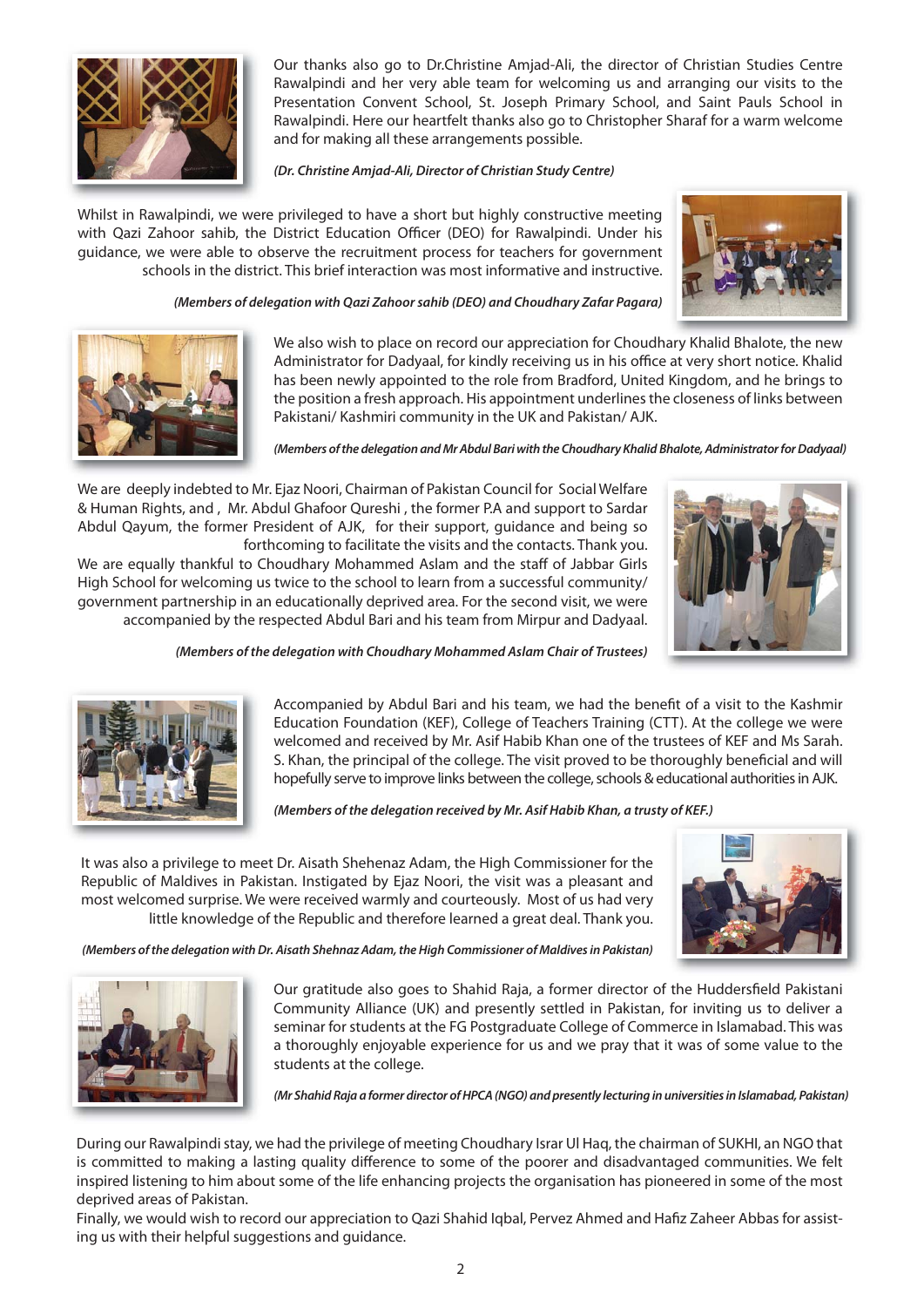# THE VISITING TEAM COMPRISED OF:

# ISHTIAQ AHMED:

Council for Mosques lead officer/Press officer on interfaith relations. A founding member of the Interfaith UK, Muslim Council of Britain, with a keen interest in the role of education in supporting interfaith relations. Mr. Ahmed is also responsible for a number of publications for example 'Call For Engagement' which looks at developing role of Mosques and faith schools within the British society and also the history of the Council for Mosques published on the 30th anniversary of the organisation. He presently combines his role with Bradford Council for Mosques with that of a senior policy advisor for Huddersfield Pakistani Community Alliance (www.hpca.org.uk) and United Huddersfield.

# MUMTAZ ALI:

Specialist in youth engagement strategies, over the last 10 years he has developed a number of youth leadership programme's across different religious and cultural groups in the area. Some of the leadership programmes developed by Mr. Ali are taken as good practice guides by other towns and cities with diverse communities. He also has keen interest in the education and is one of the directors on Kashmir Education Foundation in the UK, which has a number of high quality schools and a Teacher Training Centre in Pakistan/Kashmir. Mr. Ali is also a director of North Huddersfield Trust School in UK and a founding member of the Huddersfield Pakistani Community Alliance / Pakistani Youth Forum (www.hpca.org.uk), and a founding member of the United Huddersfield (www.unitedhuddersfield.org) which was established to support the relief work following the recent floods in Pakistan. United Huddersfield has contributed to the restoration of a mixed faith Muslim/Christian village in Goth Shah Naser, Sindh. In partnership with Muslim Hands and Christian Aid see www.unitedhuddersfield.org

### SOFIA BUNCY:

Sofia Buncy has a double graduation in Psychology and Youth & Community Development. She is presently heading a youth leadership programme aimed at young Pakistani British people from the deprived and socially vulnerable homes funded by the Joseph Rowntree Trust. Over the last 7 years she has been a foremost activist on human/civil right issues with a particular focus on domestic violence and arranged marriages. Sofia is currently part of a national advisory group on divorce, domestic violence and arranged marriages.

### FOZIA LATIF:

Fozia has her first Degree in Art and is presently studying for Youth & Community Development; her interest is also art in education. She has an active role in the National Advisory group on women's rights, with particular emphasis on the rights of Muslim women regarding arranged marriages, domestic violence, divorcé and inheritance.

#### SAMIYAH ISLAM ALI:

Samiyah is studying to become a Dental Hygienist/Therapist. She is also the co- chairperson of the Pakistani Youth Forum's young women's group and a founder member of the Young Ethical Pioneers (www.youngpioneers.org.uk), a group of young people from diverse religious and cultural backgrounds working together to develop an ethical social enterprise model.

#### *All four members have a strong interest and involvement in education.*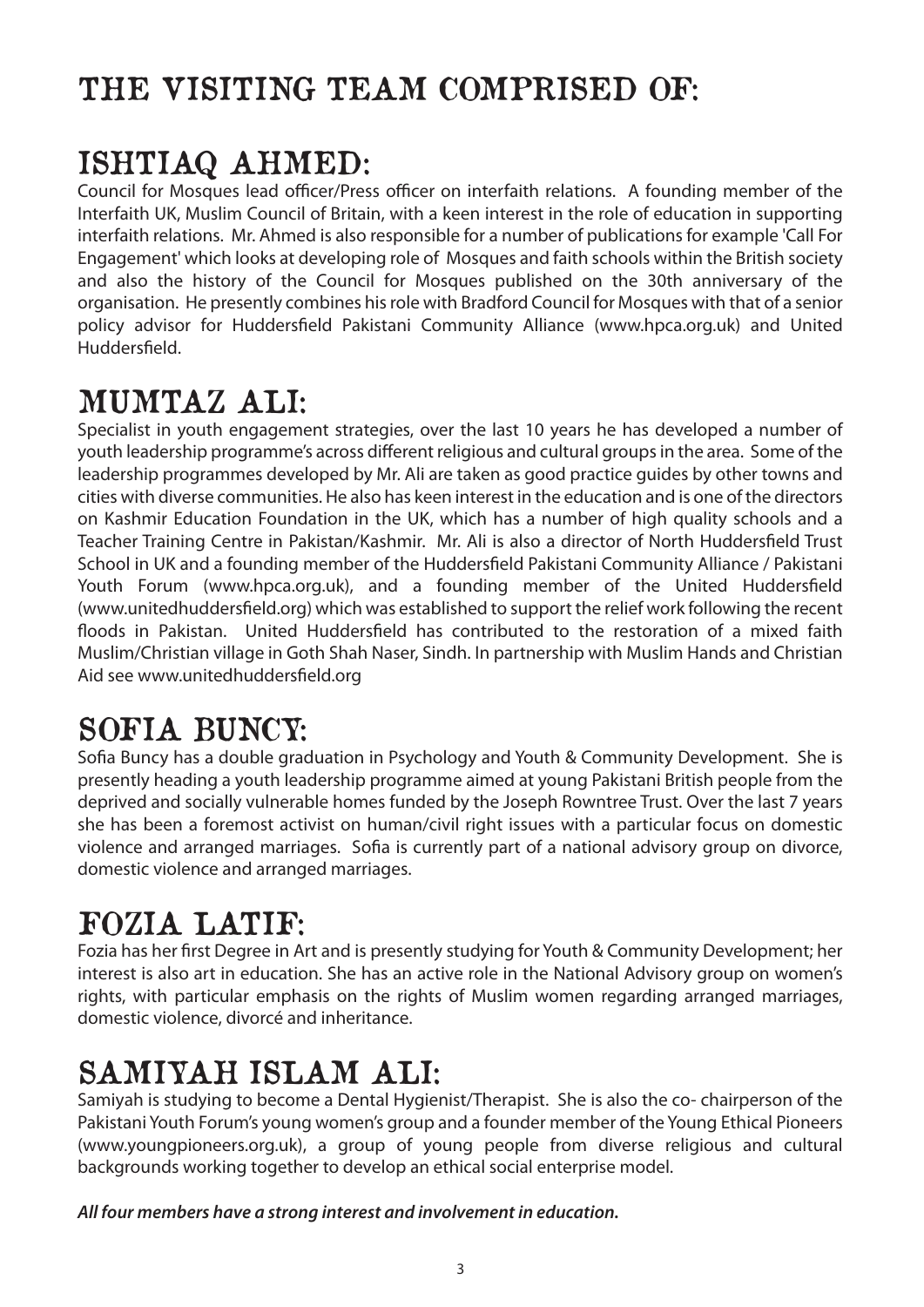# THE AIM OF THE VISIT WAS TO:

- 1. To study the primary and secondary schooling setup in Pakistan and AJK.
- 2. To explore potentials for Government/ community partnership in education.
- 3. To study the impact of private primary and secondary schools on education.
- 4. To explore possibilities for mutually reciprocal linkages between schools in United Kingdom & Pakistan/ AJK.

### RATIONAL AND MOTIVATION FOR THE VISIT.

There are over 1.2 million people of Pakistani/Kashmiri origin in the United Kingdom. Although, into its fourth generation development, the community continues to value and retain close ties with their mother country through regular family visits, property and business investment, political ties, charity and welfare work with emphasis on health and education. One comes across many examples of project collaboration as one travels through Punjab and Azad Jammu & Kashmir regions. These examples are equally visible in other parts of Pakistan from which the Pakistani community has emigrated from. The regular and frequent visits of notable political figures and Government officials further goes to underline the close connections that exist between the two communities and the nations.

Against this backdrop, there is a strong case for fostering and strengthening of mutually reciprocal links between the two divides. In this context, education can serve to be a useful bridge for a number of reasons:

- 1. The close family connections that communities in both countries have.
- 2. The desire of the UK based community to strengthen and sustain links with their mother country and a reciprocal education partnership at school level would be a useful way for children to acquire greater understanding and appreciation of two cultures. In the UK, this is not only important for children of Pakistani/ Kashmiri origin but also their counter parts from the indigenous community. It will help to engender respect for each other's roots and norms.
- 3. Changes in UK immigration rules require dependants and spouses coming into UK to be more educationally equipped prior to entry. Marriage continues to serve family unity and togetherness. A greater awareness on the part of schools in Pakistan of the needs and requirements of potential migrants to UK will enable them to be better prepared for the life in UK.
- 4. Increasing number of British Pakistani/Kashmiri parent's desire their children to receive some basic education in Pakistan/Kashmir as part of their schooling life in order to strengthen their identity and cultural links. However, parents fear that any amount of time in Pakistan/Kashmir will hold their children back educationally and they will not be able to compete on their return. By supporting schools in Pakistan/Kashmir through better links with schools in the UK and through community partnership, the opportunity is there for schools in Pakistan/Kashmir to have better appreciation of the needs of children from the UK and understanding of the parental fear. This will enable them to adapt, be more creative and be more focused on catering for the needs of children from UK.
- 5. For most Pakistani/ Kashmiri parents in the UK, many second and third generation, the school setup in Pakistan/Kashmir appears to be confused and unwieldy without any real purpose or vision. Lack of proper guidance, control, and scrutiny has seriously compromised quality and standards. To an unfamiliar and untrained eye, these negative perceptions are a major deterrent. These need to be addressed.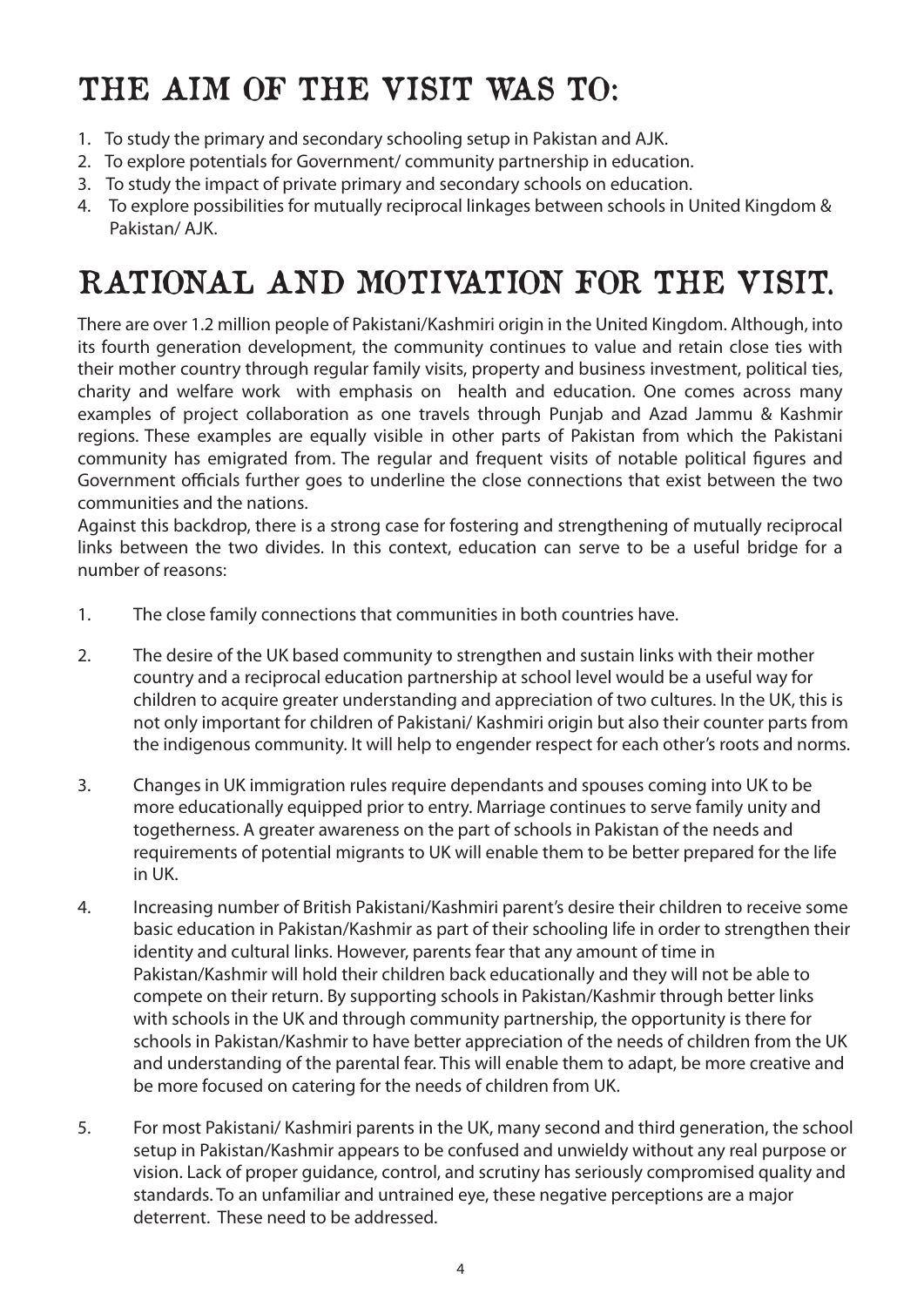#### PRIVATE EDUCATION VS STATE EDUCATION: **OBSERVATION**

We are seeing an unchecked growth in the private schooling sector. What started as an urban movement is quickly spreading to the rural areas. There is a growing appetite for education amongst parents. They see education as a root out of poverty and a way to secure the future of their children. The state schooling sector is failing to cater for the high expectations of the parents and the students locally and globally. Lack of proper planning and investment has pushed the Government schools way back in the pegging. The standards are inconsistent and vary enormously from a school to school and from a locality to locality. Basic facilities and resources are poor. The private sector has ceased upon this opportunity. Private schools are mushrooming and multiplying at a rapid pace. There appears to be an unhealthy and unholy competition to lure students. All kind of disguises and incentives are being presented to attract paying students. The private paying schools in Pakistan are not a new phenomenon. There always have been and there always will be a role and place for private paid education. The disturbing thing is the unchecked scale and the pace of the growth at the expense of the state sector without proper planning and monitoring to ensure consistency of standards, quality and a united vision for the future generations of the country. There is a definite push towards the private sector and it is primarily profit motivated. We also know that there is a general apathy with the Government schooling system and this is contributing to the growing support for the private sector. We were alarmed to hear a senior Government employed educationalist speaking so glowingly about the prospects of the private sector whilst pessimistically dismissing the role and prospects of state education.

# METHODOLOGY

During our quick and short visit we were able to visit a number of different types of schools: State, Church, private, and community schools. We were also able to speak to and hear government educationalists, headteacher, teachers, parents and community activists in and around Rawalpindi and Dadyaal.

# KEY FINDINGS AND RECOMMENDATIONS:

- 1. The prime responsibility for providing free, accessible and high quality education for children of the nation has to be the responsibility of the Government. This responsibility should not be diluted or its role under estimated and belittled. This is the expectations of the parents and wider community. The only reason they go else where if their aspirations are not met.
- 2. However, we also know that Pakistan/ AJK Governments do not have sufficient resources to provide a uniform access to a high quality free education for all for a foreseeable future. This is not to say that it would not or could not in the future but that time is at a considerable distance and would require a sustained resources, planning and effort on part of the Government and its partners.
- 3. There always will be space and place for the private sector to deliver paid high quality education for the children's of the nation. There is a well established practice of private paid schooling in the country although quality and standard greatly vary from a school to school. In many cases level of fees levied on students do not reflect the quality and standard of education and amenities. Many private schools which do not meet the par in terms of quality, standards and Government vision. There is an urgent need for the Government to raise the bar for quality and educational standards. The private sector needs to be brought in line to complement and supplement Government goals for education.
- 4. We had an opportunity to visit a number of government primary, middle and high schools. We were impressed by the dedication of teaching staff. We were equally impressed by the quality of pupils and their love for education. Here, teachers and students were held back by lack of proper teaching amenities and resources. It was sad to see students having to sit on floor without chairs and desks not to mention poor or non existents science, IT, washing and playing facilities. Poor up-keep of buildings and other amenities did not contribute to creating a conducive and welcoming learning environment.
- 5. Government schools do not appear to have a clear, uniform, and sustained policy for community engagement in the life of School. There doesn't appear to be any organised space in the schooling timetable for such things as parent's day and community events. Schools seem to operate at a distance from their communities. Schools do not connect with their local communities and therefore their value to the community is not appreciated/owned.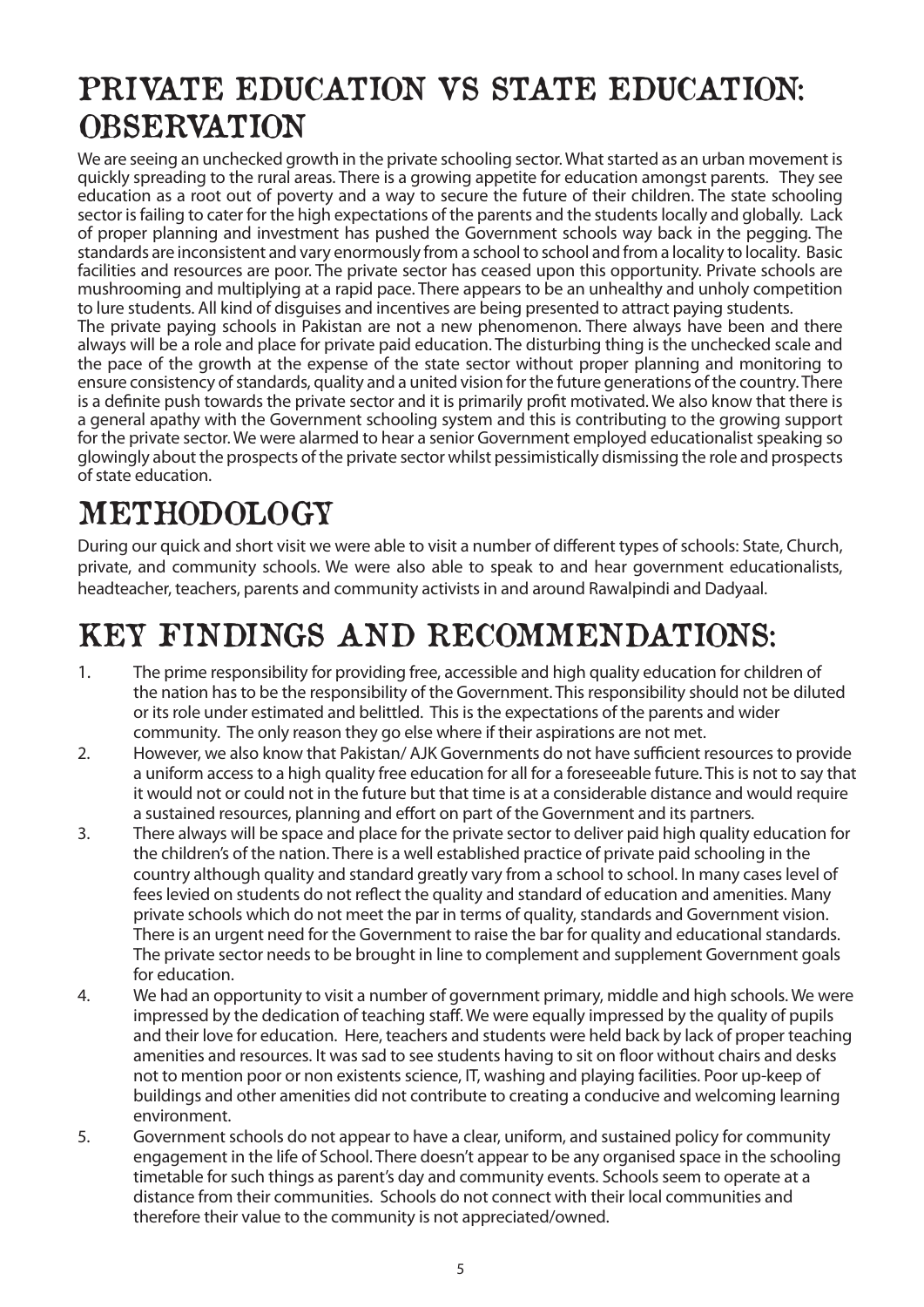### THREE SCENARIOS AND THREE MODELS OF PRACTICE:

#### PRESENTATION CONVENT SCHOOL:

This is one of the oldest convent schools in the country, established in 1895 for the Christian children and sons and daughters of British Army personnel. At the present, the school has 50 % Muslim and 50% Christian children.



*Members of the delegation with Principal Sister Julie Watson and students of the Presentation Convent School, Rawalpindi*

Some of the most notable Pakistani women that have benefited from the high quality education of the school include *Benazir Bhutto, Nilofar Bakhtiar and Melia Lodhi.*

The school offers education from prep to high. It is a paid school with an average fee of about 1500 rupees per month. The children from the poorer families are subsidised.

The school takes pride in providing a high quality education, preparing children for high profile and responsible roles in the society with a set of values around: *Loyalty, freedom, sacrifice, justice, kindness, charity, honesty, hard work, cleanliness, patience, faith and unity.*

*The school operates a proactive policy of parental involvement in the child's life and school.*

We do not see these values visible in much of the private and Government schools. *What the school offers is a model of high quality education at an affordable price with a clear vision.*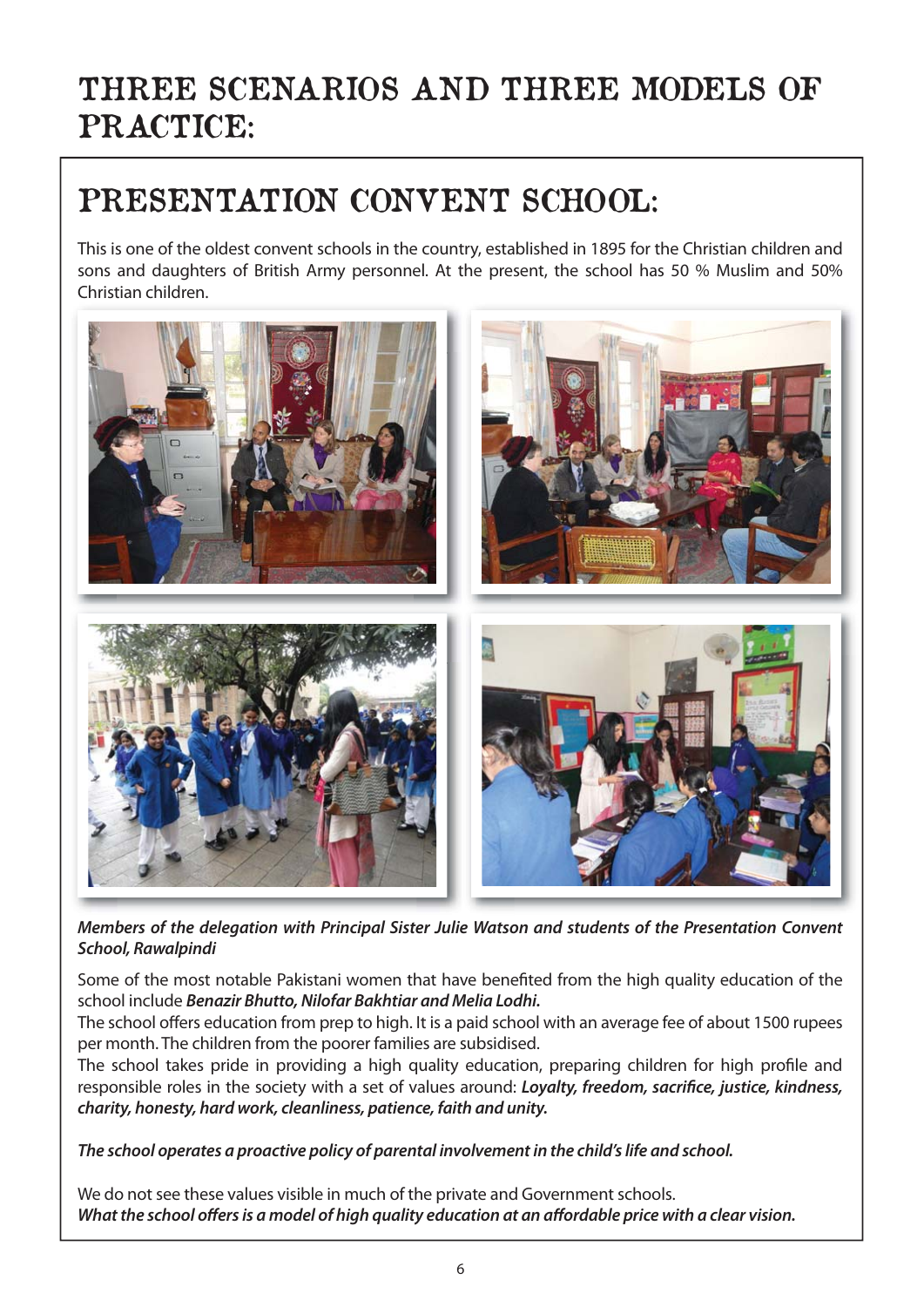# JABBER GIRLS HIGH SCHOOL- GUJAR KHAN

This is an all girl's High School in an educationally deprived area. The initiative was started by the local community pushed by no education for girls beyond primary within the radius of 20 kilometres. Girls in the area had no progression route to middle and higher education. Many parents had no viable incentive for sending their daughters to a school, e. 'What's the point, if she is going to be sitting home after her primary school' a kind of view that was taken by most parents.





*(Members of delegation with staff and students)*

The local community set about upgrading their existing primary school. The land, 30 kanaals in size, was donated by the local owners and transferred to the Government for the purpose. An application was made to the Government to upgrade the school from Primary to middle and then to high. The Government encouraged by the community desire and commitment levered in funds to support the project. As a result of this partnership, 26 high standard class rooms were built, a building for a school library and the IT suite has been completed and the science laboratory is nearing completion. The Government has matched the community's efforts rupee to rupee.

Initially, the staff salaries were paid by the Government, Best Way Foundation and the local community with sponsorship from the UK. Most of the teaching staff has now been integrated into the Government's recruitment with a small number of teachers being funded by the Best Way foundation. The next phase of the school expansion is developing the outer area for playing fields as a requirement for a degree college.

*540 girls are receiving education from primary to High. Education is free with some help with uniforms and text books for girls from poorer families.*

*The school has an active policy of community and parental involvement. For example, at the last parents meeting around 300 mothers attended to receive educational progress report.* 

*The school offers a most potent example and model of Government / Community partnership.*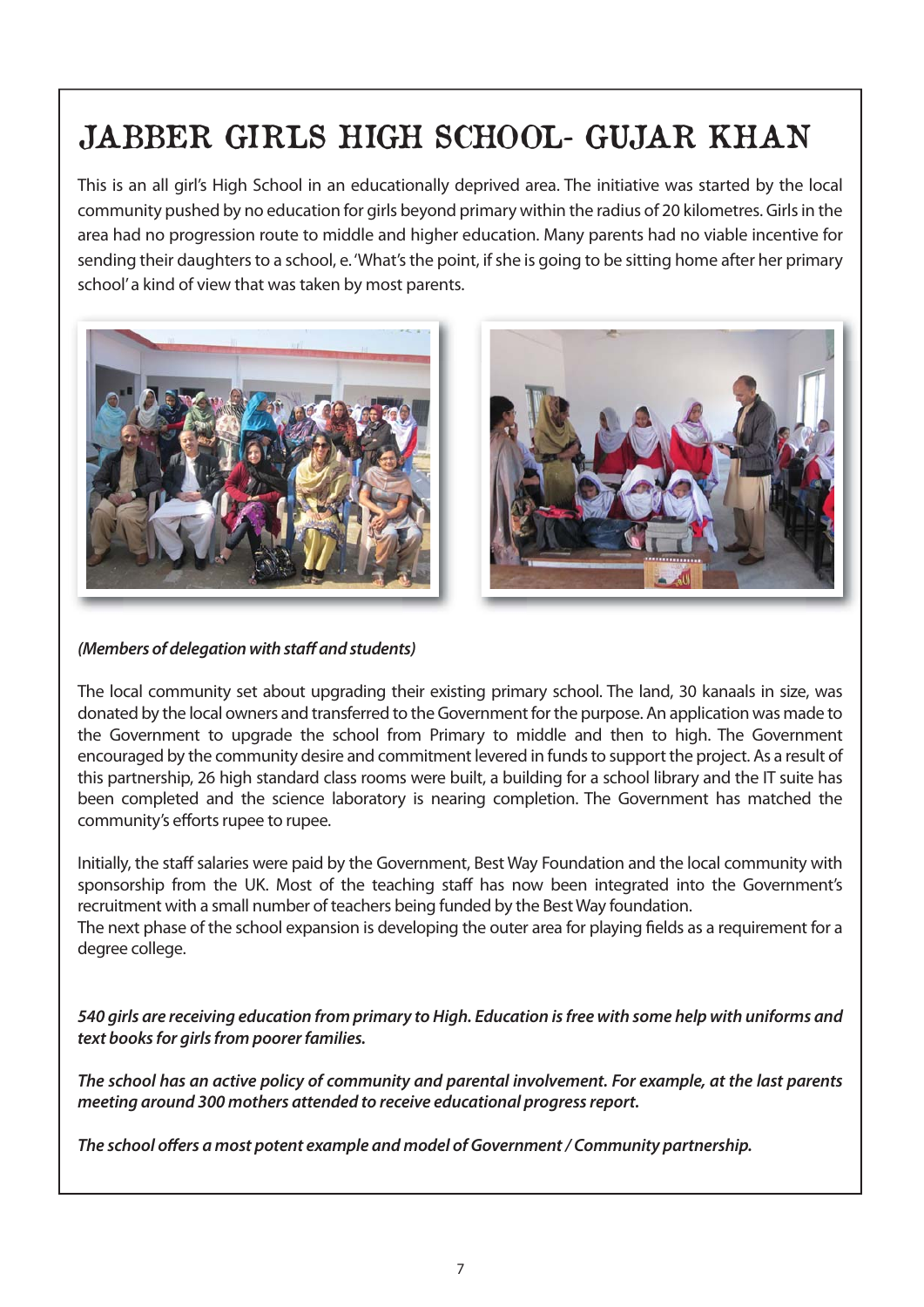#### THE KEF COLLEGE OF TEACHER TRAINING (CTT) AND SCHOOL AT PAKWAAL RAWALPINDI

Kashmir Education Foundation is a community Non Governmental Organisation (NGO) registered in Pakistan and the UK. The aim of the Foundation is to provide high quality education facilities to educationally inclined children from the poorer rural communities. The emphasis is to provide children with a strong broadly based educational foundation giving them a competitive edge to excel and to compete with some of the best private educational institute in the country.



KEF has utilised its link with organisations/school abroad. Although this is an independent NGO, KEF works closely with the government drawing on governments support and guidance. KEF has established 3 schools and is nearing the completion of the fourth school. In its aspiration to deliver quality education KEF encountered difficulties in recruitment of well trained teachers, in Pakistan we have observed that too much emphasis is given to formal qualifications i.e BA and MA's and not sufficient to teacher training qualifications and skills. In order to address this gap KEF established a high quality Teachers Training facility at Pokhwaal for teachers for KEF school and schools in general.

*Lessons learnt was that an independent NGO taking initiative to deliver a high quality provision with government blessing, mobilising resources from the business and general public locally and internationally.*

Above are the three models of good practice that we were able to look at during our short visit and we are certain that there are many others. The above examples high light 3 key factors:

- *1. It is very much possible to deliver a high quality affordable education in Pakistan/Kashmir, applying a combination of various models.*
- *2. There are already excellent examples of government and community partnerships which compliment and add values to government's educational delivery.*
- *3. There is a great deal of scope for the Government/ NGO partnership for delivering high quality education/training provision.*